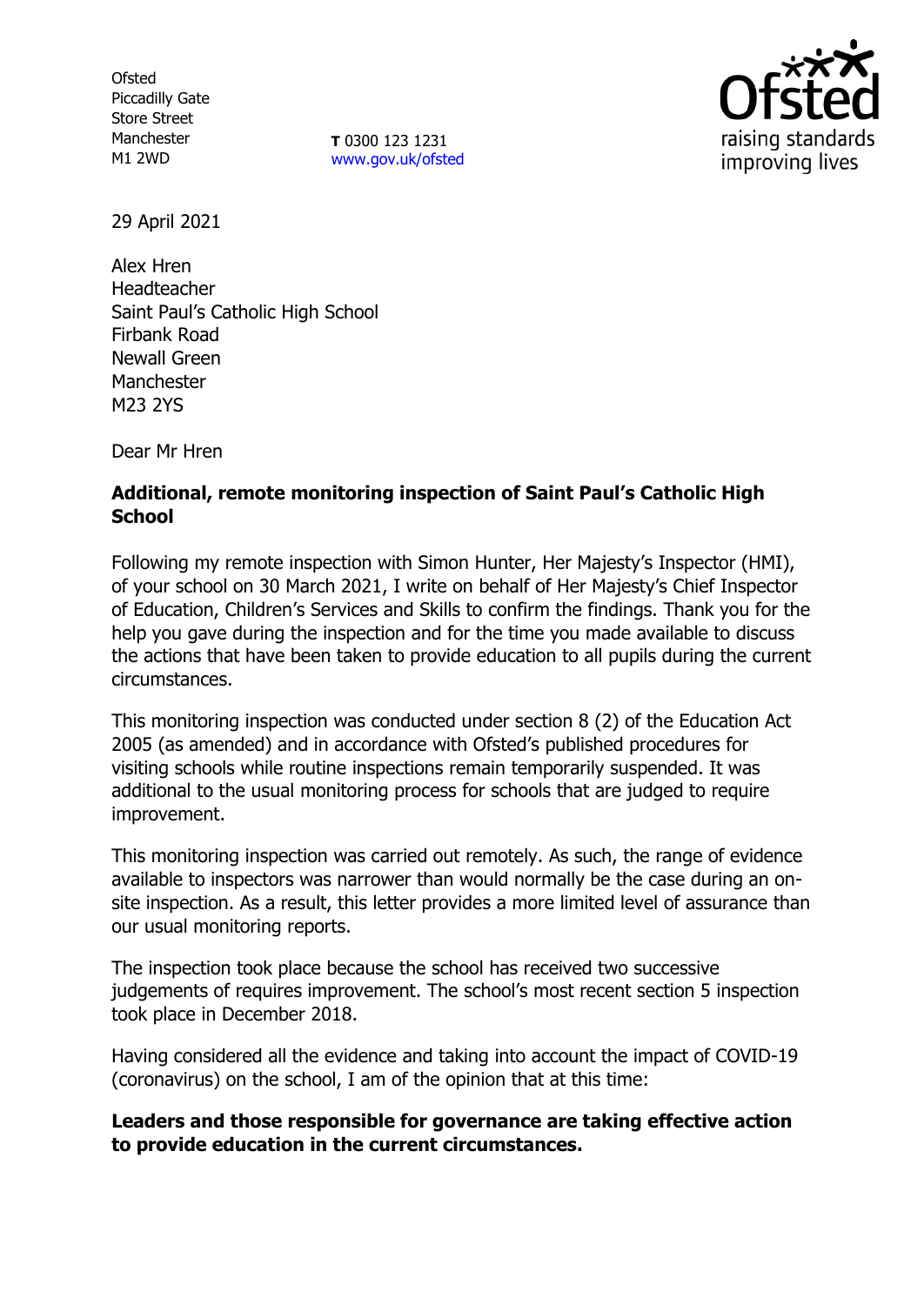

Leaders and those responsible for governance should take further action to:

 $\blacksquare$  prepare for the expected changes in the range of needs of pupils with special educational needs and/or disabilities (SEND) by ensuring that all staff are trained effectively so they can confidently provide education and support to meet those needs.

## **Context**

- Since the previous inspection, a deputy headteacher left the school and was replaced by two assistant headteachers.
- Six other teachers, including one middle leader, have left the school. Five of these posts have already been filled. In addition, you have appointed 10 new members of staff to provide additional support to pupils, including two teachers and two teaching assistants to work with pupils with SEND.
- $\blacksquare$  A new governor has joined the local governing body.
- The school's roll has increased by over one fifth due to the closure of another local school. As part of this, Saint Paul's has taken on an additional provision including its staffing, funded by the local authority, to support a group of pupils with SEND.
- $\blacksquare$  In the early part of the spring term, while the school was only open to some children due to COVID-19 restrictions, just over one tenth of all pupils attended on site. Of these, well over half of all vulnerable pupils and pupils with an education, health and care plan attended on site.
- At the time of this inspection, nearly all pupils were attending school on site. One group of pupils in Year 9 was self-isolating.

## **Main findings**

- You successfully managed the significant increase in the school's roll from September 2020, so that all pupils settled well. You, other leaders and staff made sure that pupils continued to learn during the pandemic. You, and other senior leaders, maintain a strong partnership with governors and the trust.
- You and other leaders have strengthened pupils' knowledge of a broad, basic curriculum. You extended the teaching of key stage 3 of the national curriculum to pupils in Year 9 at the start of this school year. This change also meant that you had the same starting point for pupils in Year 10, whether or not they joined the school this school year. This has helped new pupils to settle into their learning.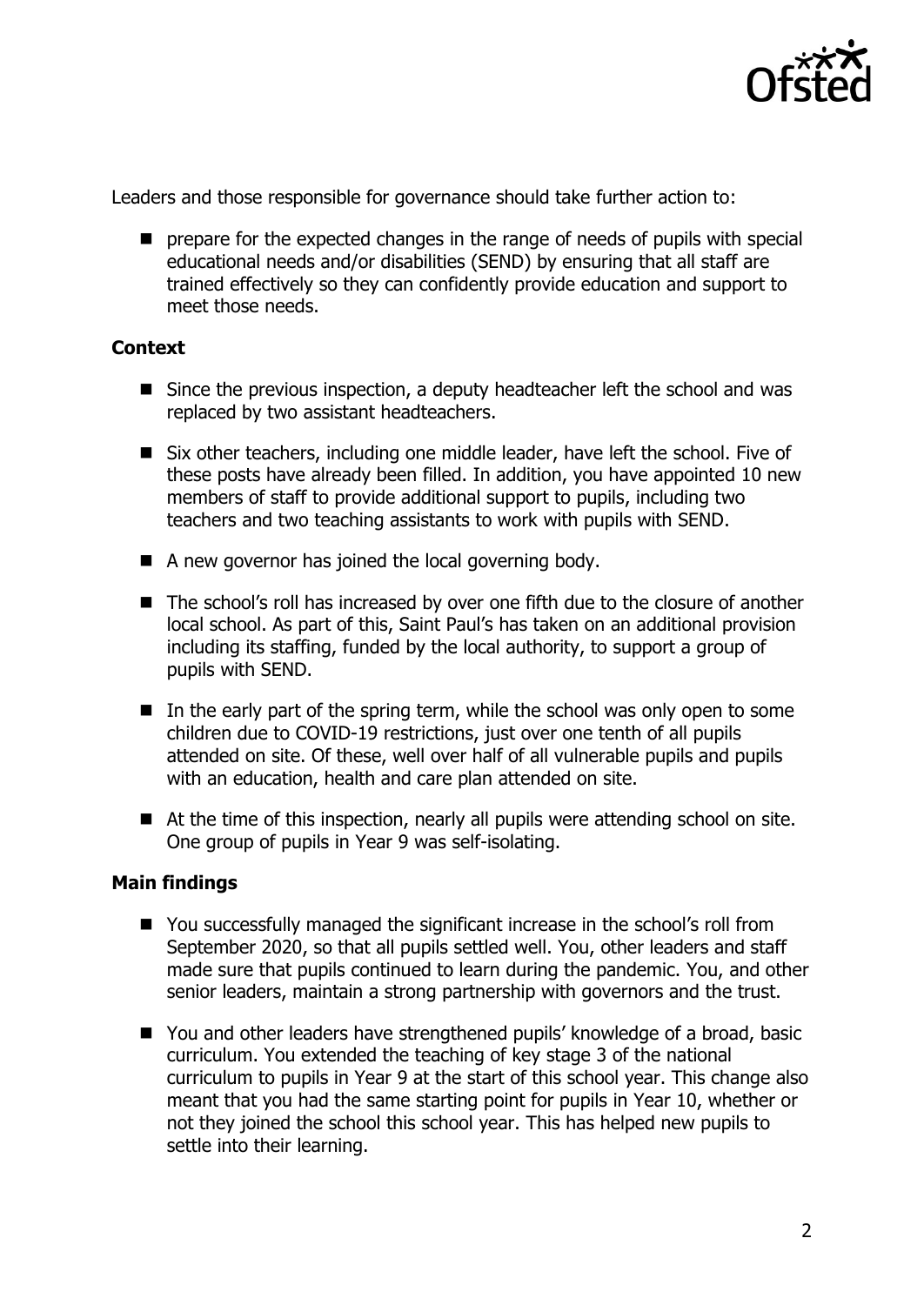

- Teachers systematically check what pupils have learned. Teachers then adjust their plans to allow them to address any weaker parts of pupils' subject knowledge. Middle leaders and teachers have written summaries of the knowledge pupils need to remember. You told us that, while these summaries are available for pupils in all year groups, some more development is needed on those for pupils in Years 10 and 11 before these are fully published. Middle leaders and teachers of pupils in Year 11 have adjusted their plans for pupils' learning. This is so that teachers can make sure that pupils' knowledge is secure before they complete pupils' GCSE assessments.
- During the third national lockdown, middle leaders and teachers of some subjects made changes to the order of topics in the curriculum. They did this to allow pupils to learn most effectively while they had to stay at home. For example, in mathematics, work for pupils in Year 7 on measuring angles was delayed until they returned to school. Middle leaders and teachers continue to provide education for pupils who are unable to attend school. You expect pupils to access online resources for the lessons in their usual timetable. You require them to send the work that they have completed at home to their teachers for review and marking.
- You and other leaders support pupils' reading well. You provided training for staff about how they can support pupils' reading. Pupils borrow books from the recently refurbished library and have online access to a wide range of books. Such activities promote the love of reading and support pupils' fluency. Teachers regularly check on pupils' reading. You have identified that the proportion of pupils in Year 7 who find reading hard increased this school year. Specialist staff have received additional training so that they can give carefully targeted support to the weakest readers.
- You and other leaders have increased the support available to vulnerable pupils. During the recent period when the school was only open to some children due to COVID-19 restrictions, staff kept in close contact with vulnerable pupils, particularly those not attending school on site, to check on their well-being and learning. You provided resources and information for pupils and their parents or carers about ways of supporting pupils' mental health.
- The number of pupils with SEND has increased. You expect further increases at the start of the next school year. You and other leaders have reorganised the school's support for such pupils. For example, you have arranged for specially trained staff to work with pupils with particular needs, including autism spectrum disorder and social and emotional needs. However, you are at the early stages of checking exactly what will be needed next school year and providing the necessary training for all staff.
- Governors have increased their scrutiny and support of you and other leaders. During the pandemic, the local governing body held more frequent meetings.